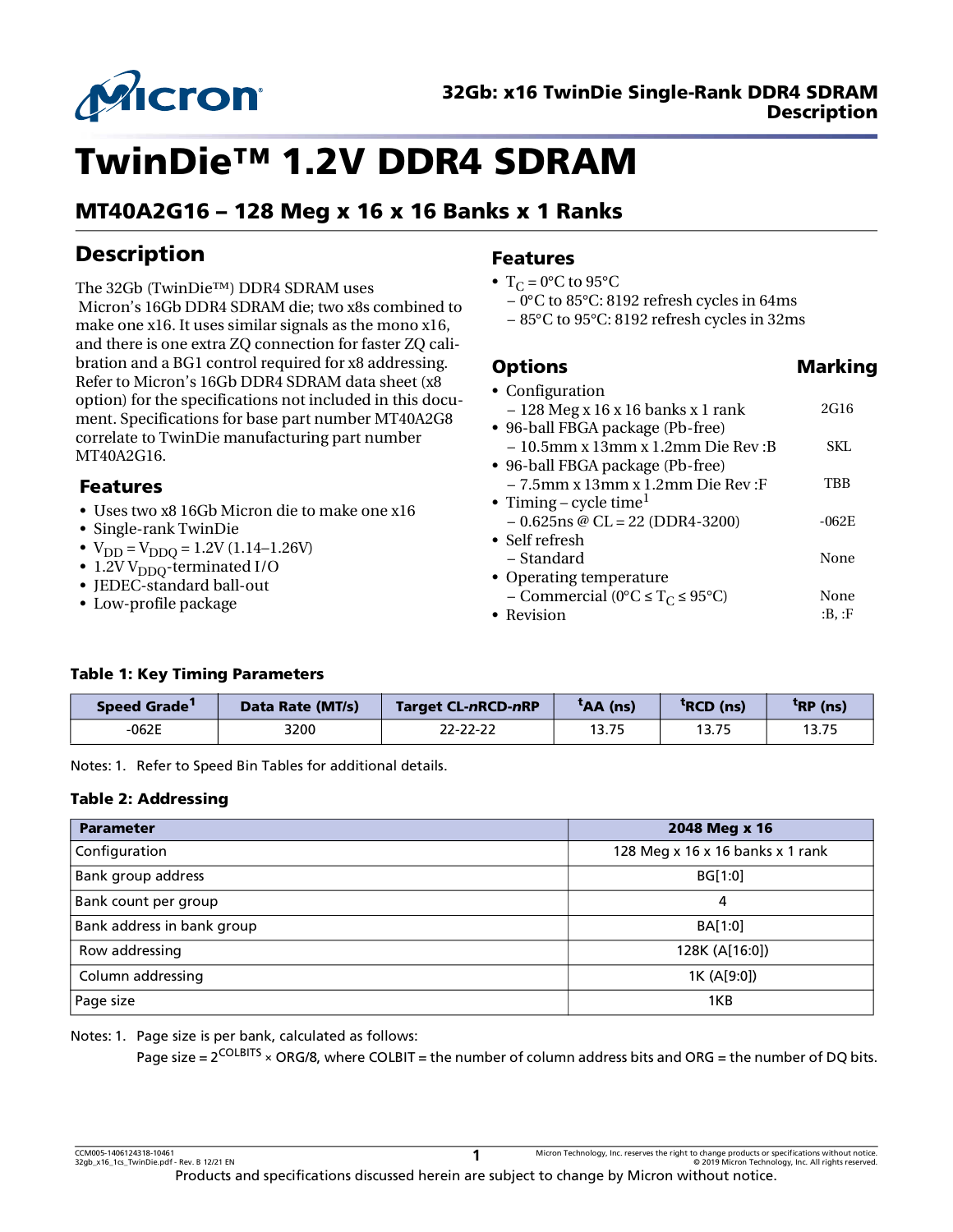

## Important Notes and Warnings

Micron Technology, Inc. ("Micron") reserves the right to make changes to information published in this document, including without limitation specifications and product descriptions. This document supersedes and replaces all information supplied prior to the publication hereof. You may not rely on any information set forth in this document if you obtain the product described herein from any unauthorized distributor or other source not authorized by Micron.

**Automotive Applications.** Products are not designed or intended for use in automotive applications unless specifically designated by Micron as automotive-grade by their respective data sheets. Distributor and customer/distributor shall assume the sole risk and liability for and shall indemnify and hold Micron harmless against all claims, costs, damages, and expenses and reasonable attorneys' fees arising out of, directly or indirectly, any claim of product liability, personal injury, death, or property damage resulting directly or indirectly from any use of non-automotive-grade products in automotive applications. Customer/distributor shall ensure that the terms and conditions of sale between customer/distributor and any customer of distributor/customer (1) state that Micron products are not designed or intended for use in automotive applications unless specifically designated by Micron as automotive-grade by their respective data sheets and (2) require such customer of distributor/customer to indemnify and hold Micron harmless against all claims, costs, damages, and expenses and reasonable attorneys' fees arising out of, directly or indirectly, any claim of product liability, personal injury, death, or property damage resulting from any use of non-automotive-grade products in automotive applications.

**Critical Applications.** Products are not authorized for use in applications in which failure of the Micron component could result, directly or indirectly in death, personal injury, or severe property or environmental damage ("Critical Applications"). Customer must protect against death, personal injury, and severe property and environmental damage by incorporating safety design measures into customer's applications to ensure that failure of the Micron component will not result in such harms. Should customer or distributor purchase, use, or sell any Micron component for any critical application, customer and distributor shall indemnify and hold harmless Micron and its subsidiaries, subcontractors, and affiliates and the directors, officers, and employees of each against all claims, costs, damages, and expenses and reasonable attorneys' fees arising out of, directly or indirectly, any claim of product liability, personal injury, or death arising in any way out of such critical application, whether or not Micron or its subsidiaries, subcontractors, or affiliates were negligent in the design, manufacture, or warning of the Micron product.

**Customer Responsibility.** Customers are responsible for the design, manufacture, and operation of their systems, applications, and products using Micron products. ALL SEMICONDUCTOR PRODUCTS HAVE INHERENT FAILURE RATES AND LIMITED USEFUL LIVES. IT IS THE CUSTOMER'S SOLE RESPONSIBILITY TO DETERMINE WHETHER THE MICRON PRODUCT IS SUITABLE AND FIT FOR THE CUSTOMER'S SYSTEM, APPLICATION, OR PRODUCT.Customers must ensure that adequate design, manufacturing, and operating safeguards are included in customer's applications and products to eliminate the risk that personal injury, death, or severe property or environmental damages will result from failure of any semiconductor component.

**Limited Warranty.** In no event shall Micron be liable for any indirect, incidental, punitive, special or consequential damages (including without limitation lost profits, lost savings, business interruption, costs related to the removal orreplacement of any products orrework charges) whether or not such damages are based on tort, warranty, breach of contract or other legal theory, unless explicitly stated in a written agreement executed by Micron's duly authorized representative.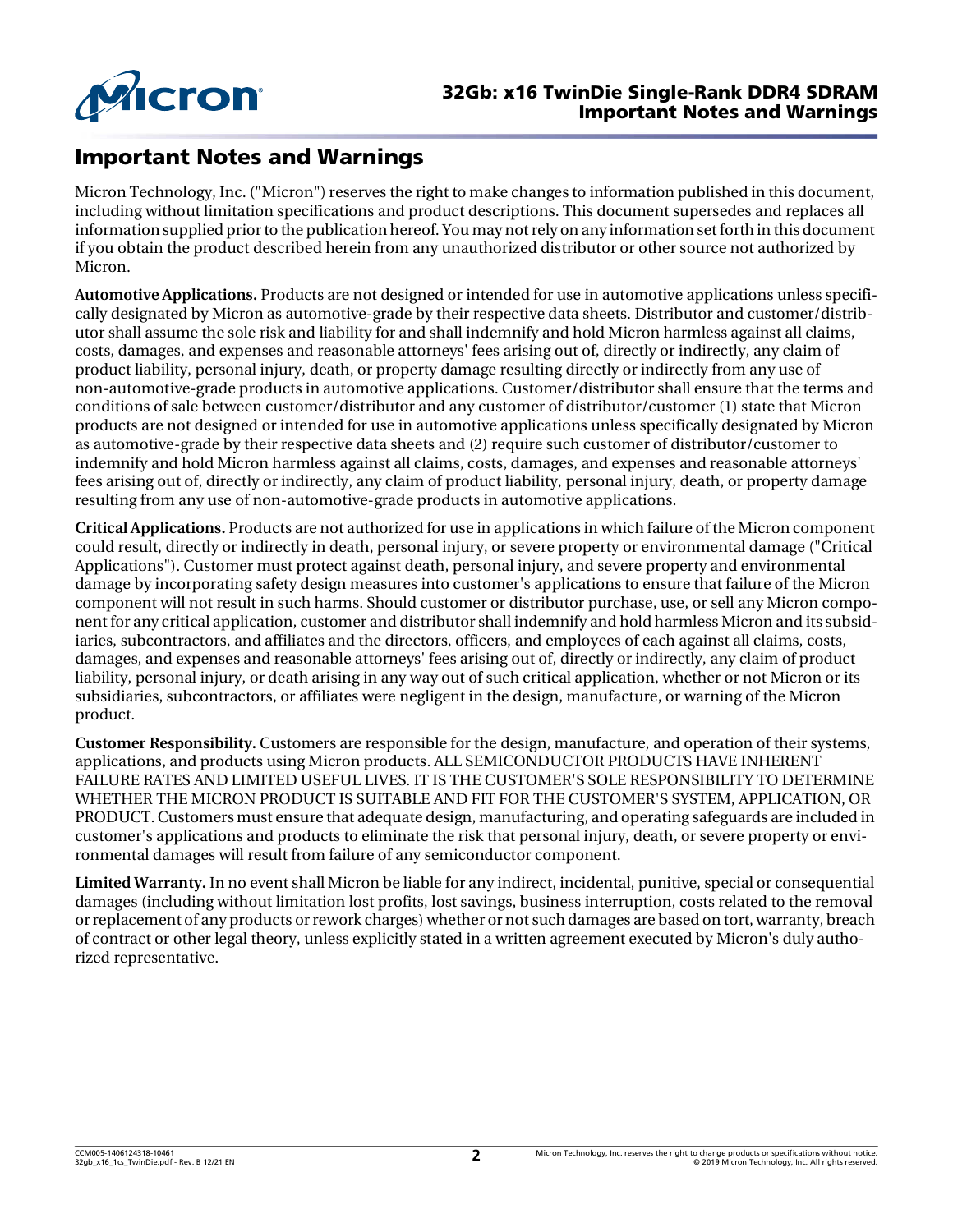

## Ball Assignments

#### Figure 1: 96-Ball x16 SR DDP Ball Assignments



Notes: 1. See Ball Descriptions in the monolithic data sheet.

2. A slash "/" defines a mode register selectable function or command/address function. For example: Ball E2 = NF/UDM\_n/UDBI\_n where either NF, UDM\_n, or UDBI\_n is defined via MRS.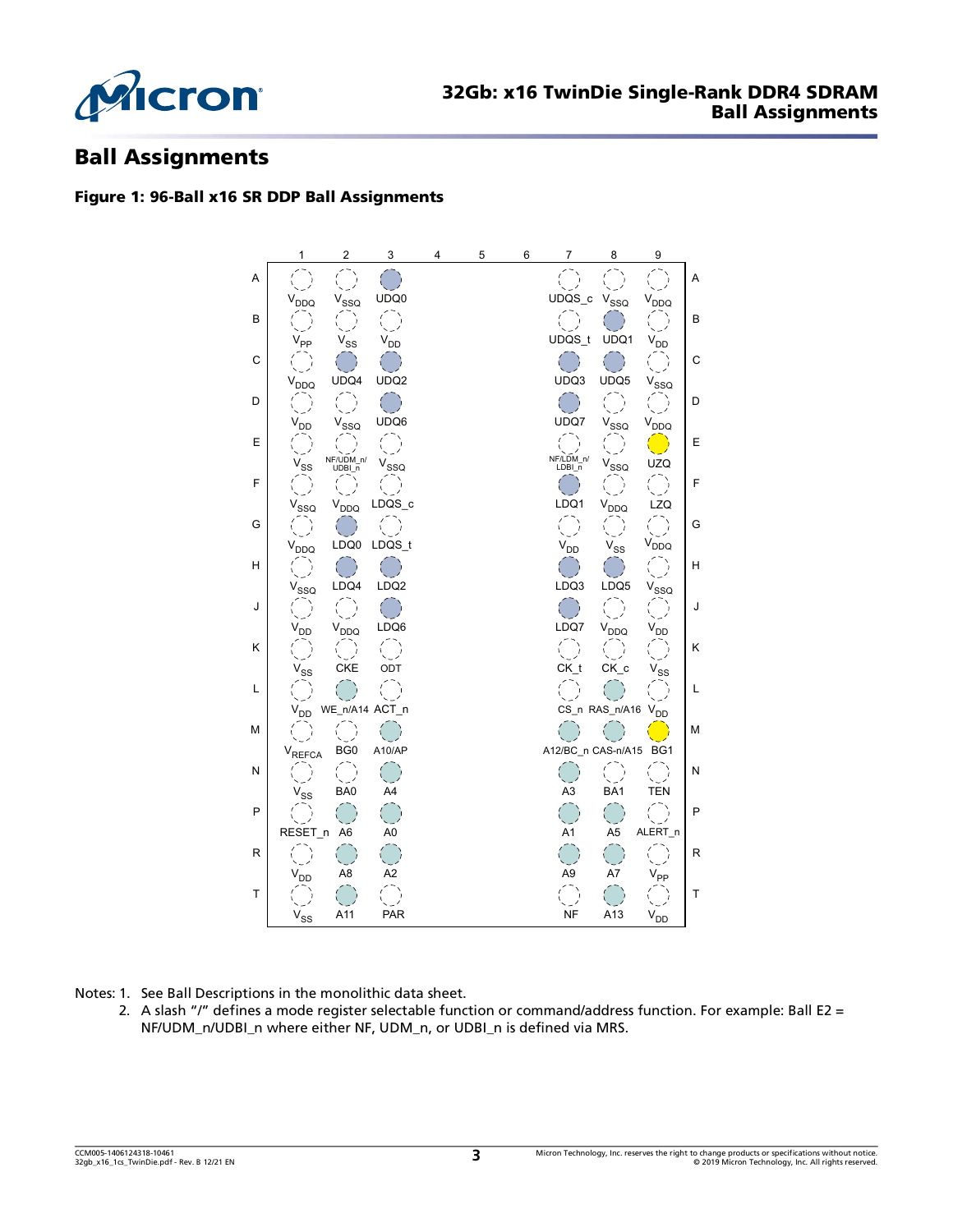

## Functional Block Diagrams

#### Figure 2: Functional Block Diagram (128 Meg x 16 x 16 Banks x 1 Rank)

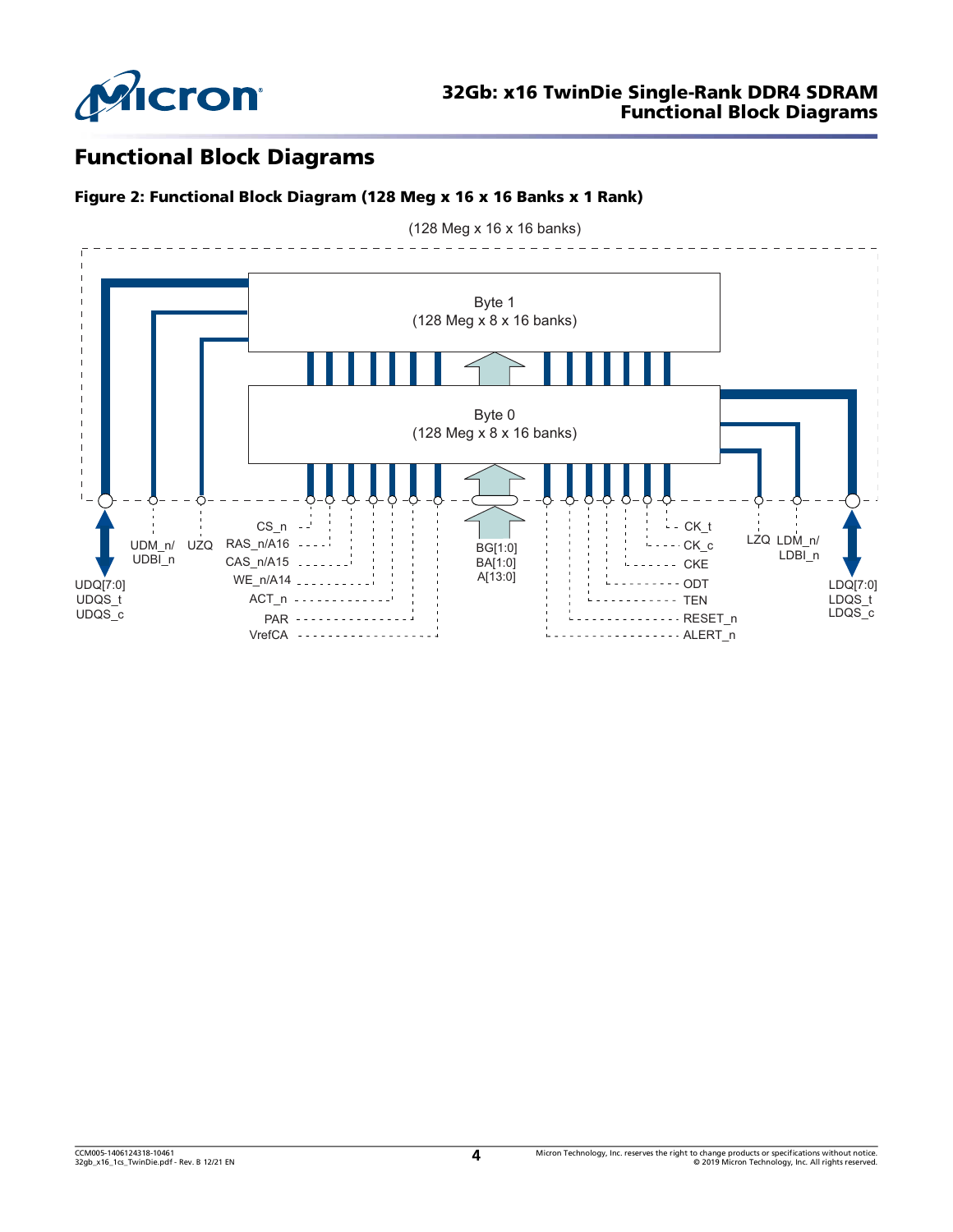

## Connectivity Test Mode

Connectivity test (CT) mode for the x16 TwinDie single-rank (SR) device is the same as two mono x8 devices connected in parallel. The mapping is restated for clarity.

#### Minimum Terms Definition for Logic Equations

The test input and output pins are related by the following equations, where INV denotes a logical inversion operation and XOR a logical exclusive OR operation:

MT0 = XOR (A1, A6, PAR) MT1 = XOR (A8, ALERT\_n, A9) MT2 = XOR (A2, A5, A13) MT3 = XOR (A0, A7, A11)  $MT4 = XOR (CK_c, ODT, CAS_n/415)$ MT5 = XOR (CKE, RAS\_n/A16, A10/AP) MT6 = XOR (ACT\_n, A4, BA1) MT7L = XOR (BG1, LDM\_n/LDBI\_n, CK\_t)  $MT7U = XOR (BG1, UDM n/UDBI n, CK t)$ MT8 = XOR (WE\_n/A14, A12 / BC, BA0) MT9 = XOR (BG0, A3, RESET\_n and TEN)

#### Logic Equations for a x16 TwinDie, SR Device

| Byte 1         |
|----------------|
| $UDQ0 = MT0$   |
| $UDQ1 = MT1$   |
| $UDQ2 = MT2$   |
| $UDO3 = MT3$   |
| $UDQ4 = MT4$   |
| $UDO5 = MT5$   |
| $UDO6 = MT6$   |
| $UDQ7 = MT7U$  |
| $UDQS_t = MT8$ |
| $UDQS_c = MT9$ |
|                |

#### x16 TwinDie, SR Internal Connections

The figure below shows the internal connections of the x16 TwinDie, SR. The diagram shows why byte 0 and byte 1 outputs have the same logic equations except LDQ7 and UDQ7;they are different because the DM\_n/DBI\_n pins are not common for each byte.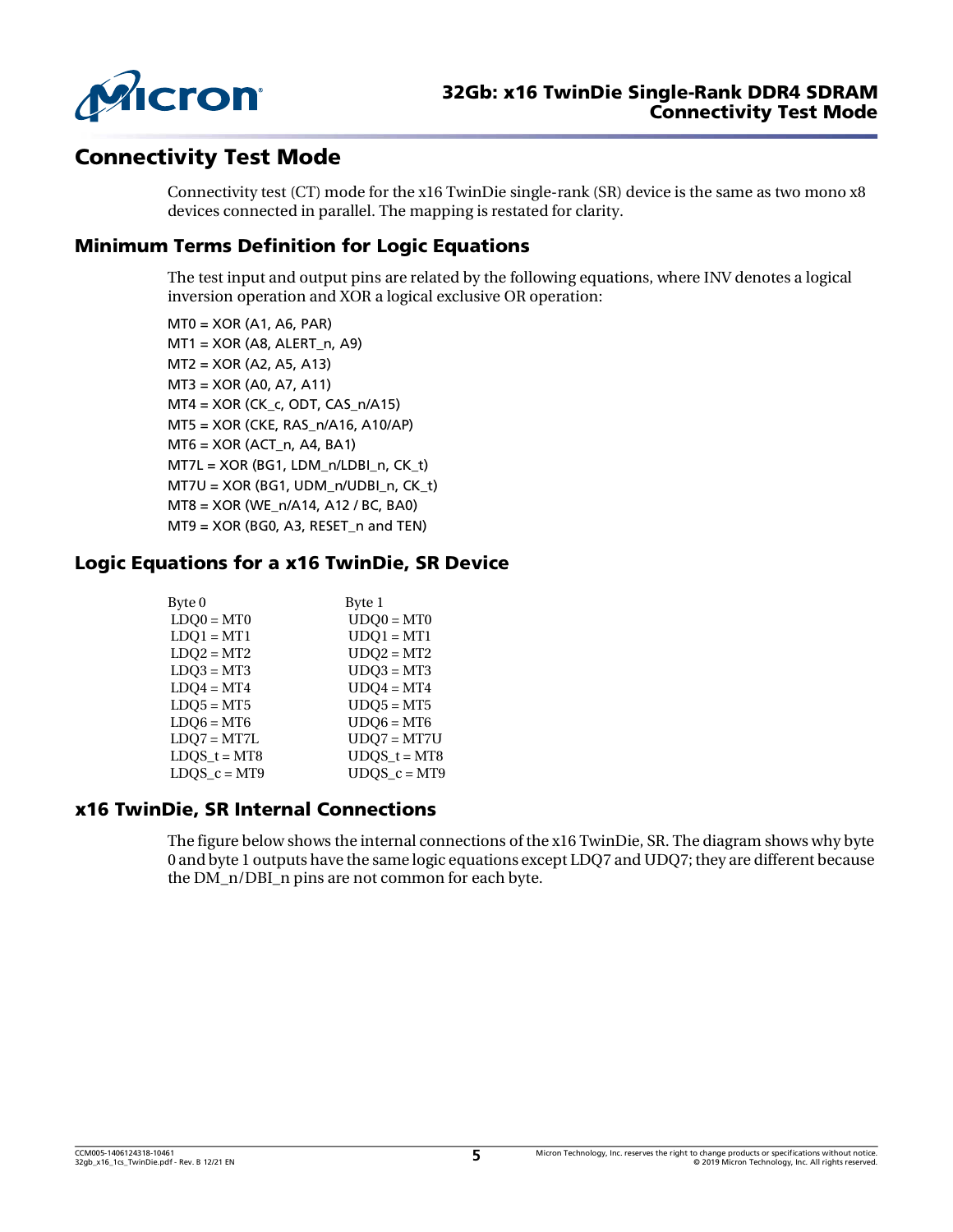

#### 32Gb: x16 TwinDie Single-Rank DDR4 SDRAM Connectivity Test Mode

#### Figure 3: x16 TwinDie, SR

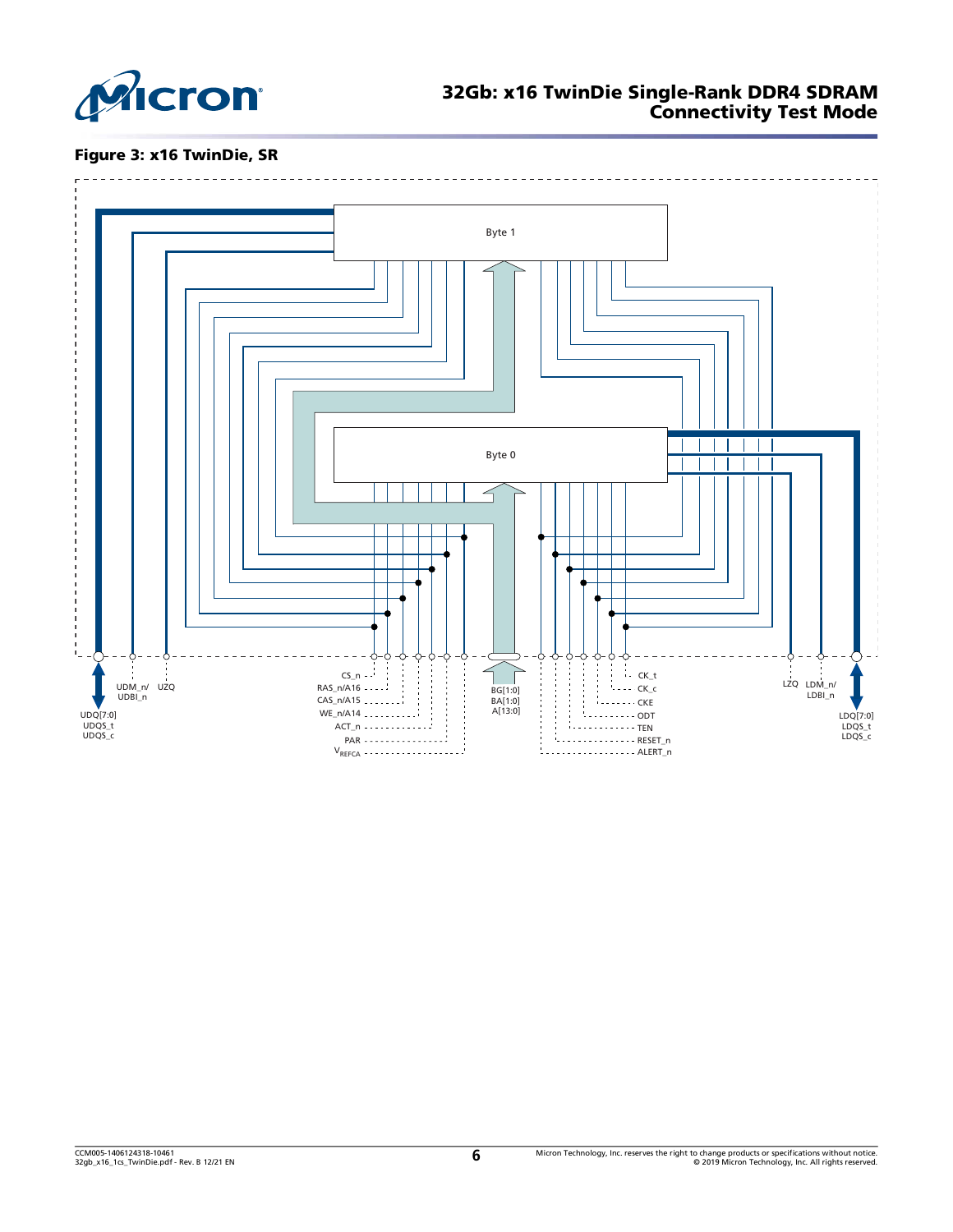

## Electrical Specifications – Leakages

#### Table 3: Input and Output Leakages

| <b>Symbol</b>    | <b>Parameter</b>                                                                                                                                                  | <b>Min</b> | <b>Max</b> | <b>Units</b> | <b>Notes</b>   |
|------------------|-------------------------------------------------------------------------------------------------------------------------------------------------------------------|------------|------------|--------------|----------------|
| 4                | Input leakage current<br>Any input $0V \leq V_{IN} \leq V_{DD}$<br>$V_{RFF}$ pin 0V $\leq$ V <sub>IN</sub> $\leq$ 1.1V<br>(All other pins not under test = $0V$ ) | $-4$       | 4          | μA           |                |
| <b>LVREF</b>     | V <sub>RFF</sub> supply leakage current<br>$V_{REFDO} = V_{DD}/2$ or $V_{REFCA} = V_{DD}/2$<br>(All other pins not under test = $0V$ )                            | $-4$       | 4          | μA           | $\mathfrak{p}$ |
| <sup>I</sup> zo  | Input leakage on ZQ pin                                                                                                                                           | $-50$      | 10         | μA           |                |
| I <sub>TEN</sub> | Input leakage on TEN pin                                                                                                                                          | $-12$      | 20         | μA           |                |
| <b>OZPD</b>      | Output leakage: $V_{OUT} = V_{DDQ}$                                                                                                                               |            | 10         | μA           | 3,5            |
| <b>I</b> OZPU    | Output leakage: $V_{OUT} = V_{SSQ}$                                                                                                                               | $-50$      |            | μA           | 3, 4, 5        |

<span id="page-6-2"></span><span id="page-6-1"></span><span id="page-6-0"></span>Notes: 1. Any input 0V < Vin < 1.1V

- 2.  $V_{REFCA} = V_{DD}/2$ ,  $V_{DD}$  at valid level.
- 3. DQs are disabled.
- <span id="page-6-4"></span>4. ODT is disabled with the ODT input HIGH.
- 5. This value needs to be multiplied by 2 for ALERT\_n since it serves both bytes.

#### <span id="page-6-3"></span>Temperature and Thermal Impedance

It is imperative that the DDR4 SDRAM device's temperature specifications, shown in the following table, be maintained in order to ensure the junction temperature is in the proper operating range to meet data sheet specifications. An important step in maintaining the proper junction temperature is using the device's thermal impedances correctly. The thermal impedances listed in apply to the current die revision and packages.

Incorrectly using thermal impedances can produce significant errors. Read Micron technical note TN-00-08, "Thermal Applications," prior to using the values listed in the thermal impedance table. For designs that are expected to last several years and require the flexibility to use several DRAM die shrinks, consider using final target theta values (rather than existing values) to account for increased thermal impedances from the die size reduction.

The DDR4 SDRAM device's safe junction temperature range can be maintained when the  $T_{\rm C}$  specification is not exceeded. In applications where the device's ambient temperature is too high, use of forced air and/or heat sinks may be required to satisfy the case temperature specifications.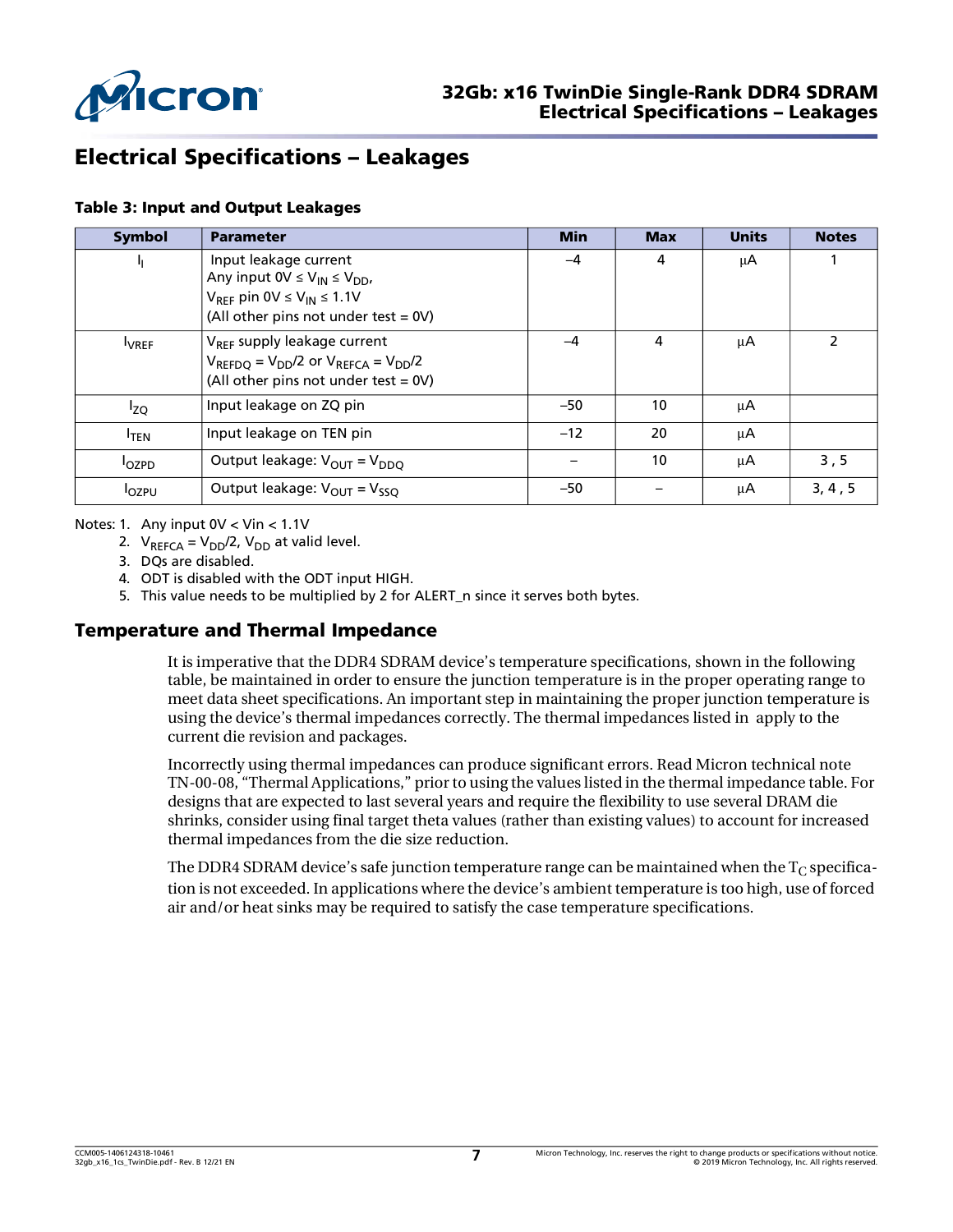

#### Table 4: Thermal Characteristics

Notes 1–3 apply to entire table

| <b>Parameter</b>      | <b>Symbol</b> | <b>Value</b> | <b>Units</b> | <b>Notes</b> |
|-----------------------|---------------|--------------|--------------|--------------|
| Operating temperature |               | 0 to 85      | $\sim$       |              |
|                       |               | 0 to 95      | $\sim$       |              |

Notes: 1. MAX operating case temperature  $T<sub>C</sub>$  is measured in the center of the package, as shown below.

- 2. A thermal solution must be designed to ensure that the device does not exceed the maximum  $T_c$  during operation.
- 3. Device functionality is not guaranteed if the device exceeds maximum  $T_c$  during operation.
- <span id="page-7-0"></span>4. If  $T_c$  exceeds 85°C, the DRAM must be refreshed externally at 2x refresh, which is a 3.9µs interval refresh rate. The use of self refresh temperature (SRT) or automatic self refresh (ASR), if available, must be enabled.

#### Figure 4: Temperature Test Point Location



#### Table 5: Thermal Impedance

|         | Package     | <b>Substrate</b>     | $\Theta$ JA (°C/W)<br>$Airflow =$<br>0 <sub>m/s</sub> | $\Theta$ JA (°C/W)<br>$Airflow =$<br>1 <sub>m/s</sub> | $\Theta$ JA (°C/W)<br>$Airflow =$<br>2m/s | $\Theta$ JB (°C/W) | $\Theta$ JC ( $\degree$ C/W) | <b>Notes</b> |
|---------|-------------|----------------------|-------------------------------------------------------|-------------------------------------------------------|-------------------------------------------|--------------------|------------------------------|--------------|
| 98-ball | Rev B "SKL" | Low<br>conductivity  | 48.8                                                  | 36.5                                                  | 32.5                                      | <b>NA</b>          | 4.6                          |              |
|         |             | High<br>conductivity | 29.7                                                  | 23.9                                                  | 22.2                                      | 12.8               | <b>NA</b>                    |              |
| 98-ball | Rev F "TBB" | Low<br>conductivity  | 48.7                                                  | 36.9                                                  | 32.4                                      | <b>NA</b>          | 2.6                          |              |
|         |             | High<br>conductivity | 28.7                                                  | 23.7                                                  | 22.0                                      | 9.7                | <b>NA</b>                    |              |

<span id="page-7-1"></span>Notes: 1. Thermal resistance data is based on a typical number.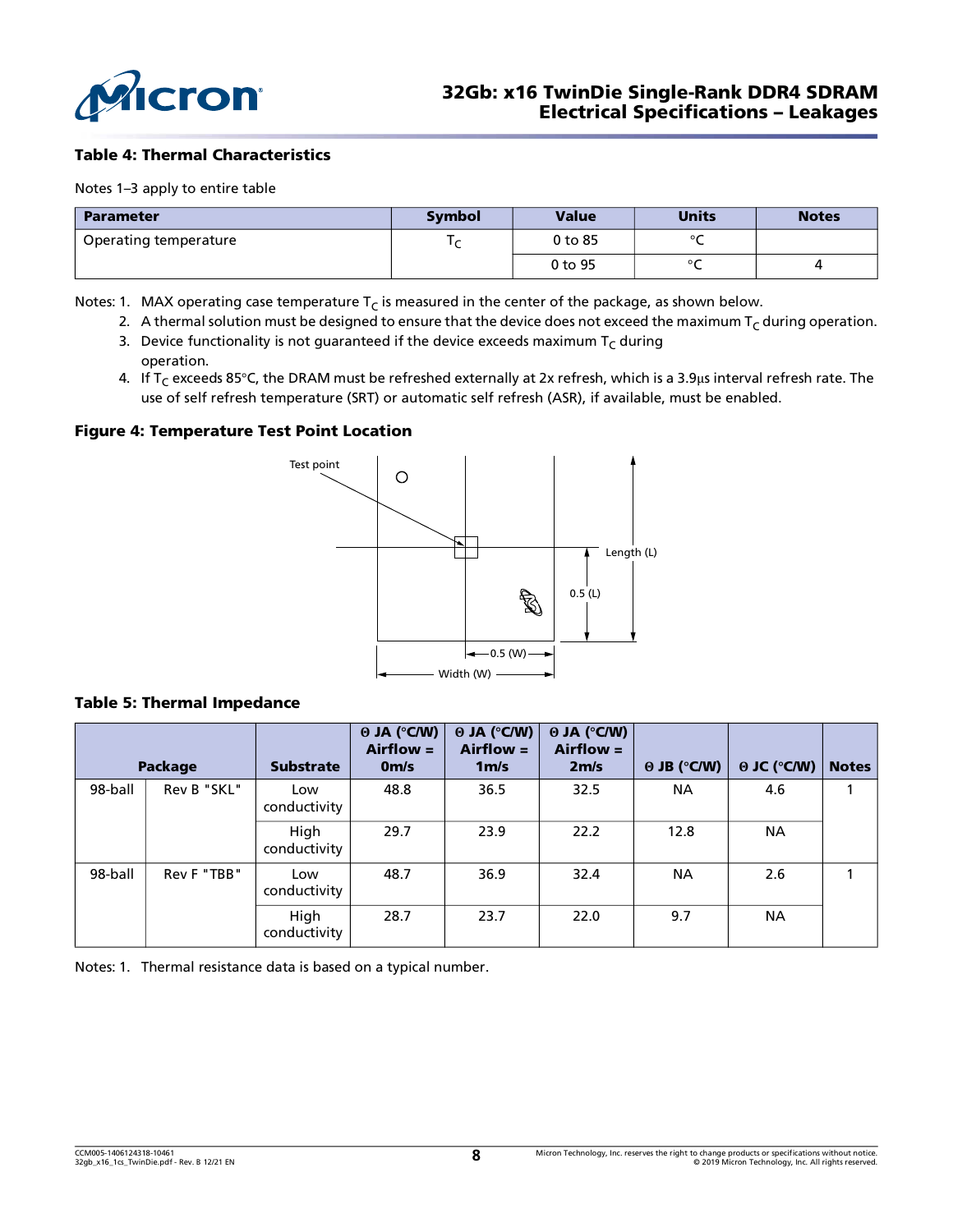

## DRAM Package Electrical Specifications

#### Table 6: DRAM Package Electrical Specifications for x4, x8, and x16 DDP Devices

Notes 1-2 apply to the entire table

|                  |               |                                                                      |                          | DDR4-1600, 1866, 2133,<br>2400, 2666, 2933, 3200 |             |                         |
|------------------|---------------|----------------------------------------------------------------------|--------------------------|--------------------------------------------------|-------------|-------------------------|
| <b>Parameter</b> |               | <b>Symbol</b>                                                        | <b>Min</b>               | <b>Max</b>                                       | <b>Unit</b> | <b>Notes</b>            |
| Input/output     | Zpkg          | $Z_{IO}$                                                             | 35                       | 60                                               | ohm         | 3                       |
|                  | Package delay | $\mathsf{Td}_{\mathsf{IO}}$                                          | 60                       | 120                                              | ps          | $\overline{\mathbf{3}}$ |
|                  | Lpkg          | $L_{IO}$                                                             | $\qquad \qquad -$        | 5.5                                              | nH          |                         |
|                  | Cpkg          | $C_{10}$                                                             | $\overline{\phantom{0}}$ | 4                                                | pF          |                         |
| DQSL_t/DQSL_c/D  | Zpkg          | Z <sub>IO</sub> DQS                                                  | 35                       | 60                                               | ohm         |                         |
| QSU_t/DQSU_c     | Package delay | Td <sub>IO DOS</sub>                                                 | 60                       | 120                                              | ps          |                         |
|                  | Lpkg          | L <sub>IO</sub> DQS                                                  | $\qquad \qquad -$        | 5.5                                              | nH          |                         |
|                  | Cpkg          | $CIO$ pos                                                            | $\qquad \qquad -$        | 4                                                | pF          |                         |
| DQSL_t/DQSL_c,   | Delta Zpkg    | DZ <sub>IO</sub> DOS                                                 | $\qquad \qquad -$        | 5                                                | ohm         | $\overline{\mathbf{4}}$ |
| DQSU_t/DQSU_c,   | Delta delay   | DTd <sub>IO DQS</sub>                                                | $\overline{\phantom{0}}$ | 5                                                | ps          | $\overline{4}$          |
| Input CTRL pins  | Zpkg          | $Z_{I}$ <sub>CTRL</sub>                                              | 30                       | 70                                               | ohm         | 5                       |
|                  | Package delay | $Tdl$ <sub>CTRL</sub>                                                | 60                       | 120                                              | ps          | 5                       |
|                  | Lpkg          | L <sub>I</sub> CTRL                                                  | $\overline{\phantom{0}}$ | 7.5                                              | nH          |                         |
|                  | Cpkg          | $C1$ CTRL                                                            | $\overline{\phantom{0}}$ | 4                                                | pF          |                         |
| Input CMD ADD    | Zpkg          | Z <sub>I</sub> ADD CMD                                               | 30                       | 60                                               | ohm         | 6                       |
| pins             | Package delay | Td <sub>I ADD CMD</sub>                                              | 60                       | 120                                              | ps          | 6                       |
|                  | Lpkg          | L <sub>I</sub> ADD CMD                                               | $\overline{\phantom{0}}$ | 7.5                                              | nH          |                         |
|                  | Cpkg          | C <sub>I ADD</sub> CMD                                               | $\overline{\phantom{0}}$ | 4                                                | pF          |                         |
| CK_t, CK_c       | Zpkg          | $Z_{CK}$                                                             | 30                       | 60                                               | ohm         |                         |
|                  | Package delay | $\mathsf{Td}_{\mathsf{CK}}$                                          | 60                       | 120                                              | ps          |                         |
|                  | Delta Zpkg    | $DZ_{DCK}$                                                           | $\overline{\phantom{0}}$ | 5                                                | ohm         | $\overline{7}$          |
|                  | Delta delay   | <b>DTd<sub>DCK</sub></b>                                             | $\qquad \qquad -$        | 5                                                | ps          | $\overline{7}$          |
| Input CLK        | Lpkg          | $L_{I\,CLK}$                                                         | $\qquad \qquad -$        | 7.5                                              | nH          |                         |
|                  | Cpkg          | $Cl$ CLK                                                             | -                        | 4                                                | pF          |                         |
| ZQ Zpkg          |               | $Z_{OZQ}$                                                            | $\qquad \qquad -$        | 50                                               | ohm         |                         |
| ZQ delay         |               | $\mathsf{Td}_{\mathsf{O}}$ zq                                        | 30                       | 135                                              | ps          |                         |
| ALERT Zpkg       |               | Z <sub>O ALERT</sub>                                                 | 30                       | 60                                               | ohm         |                         |
| ALERT delay      |               | $\operatorname{\mathsf{Td}}_\mathsf{O}\operatorname{\mathsf{ALERT}}$ | 60                       | 110                                              | ps          |                         |

Notes: 1. The values in this table are guaranteed by design/simulation only, and are not subject to production testing.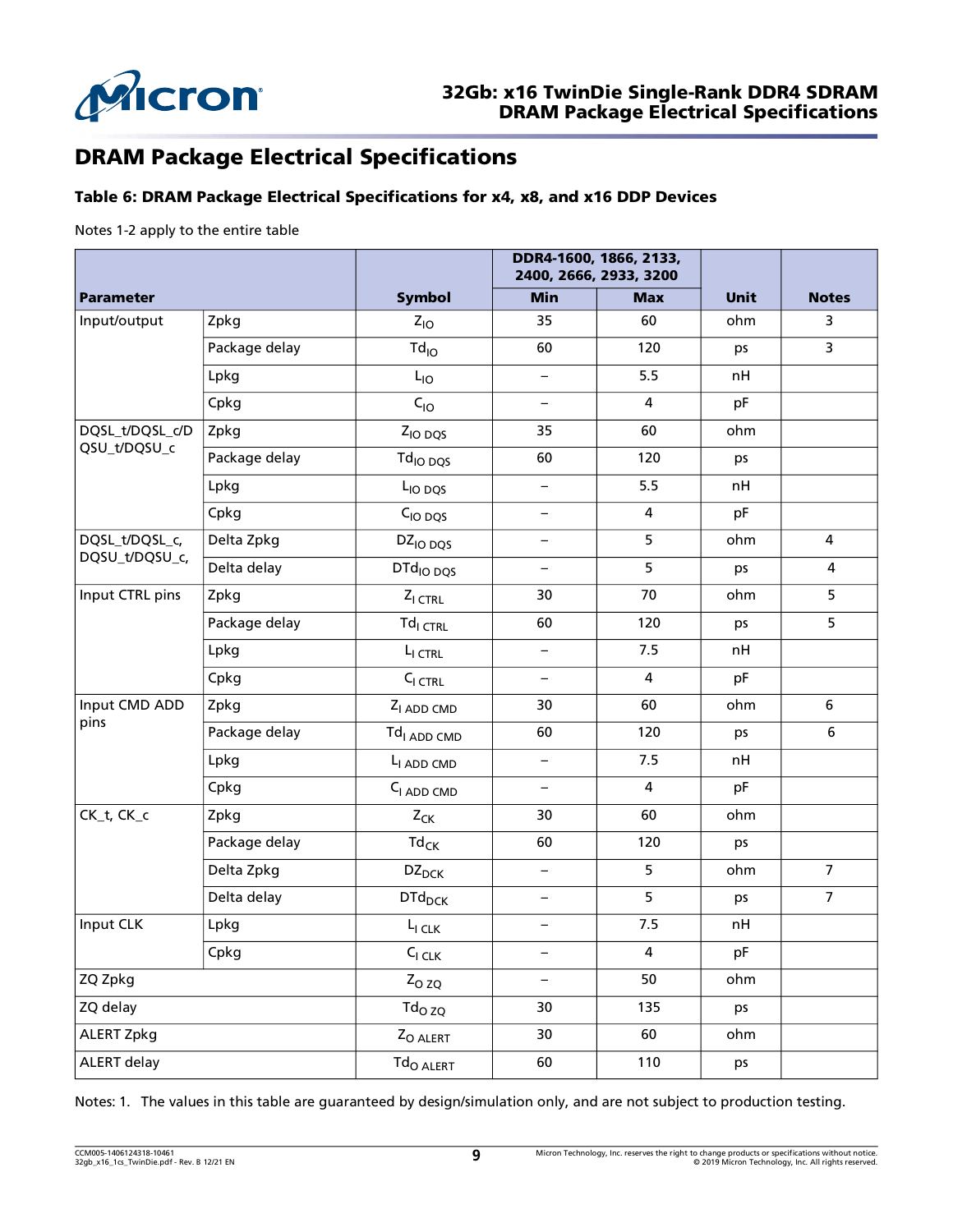

#### 32Gb: x16 TwinDie Single-Rank DDR4 SDRAM DRAM Package Electrical Specifications

- 2. Package implementations should satisfy targets if the Zpkg and package delay fall within the ranges shown, and the maximum Lpkg and Cpkg do not exceed the maximum values shown. The package design targets are provided for reference, system signal simulations should not use these values but use the Micron package model.
- <span id="page-9-0"></span>3.  $Z_{IO}$  and  $Td_{IO}$  apply to DQ, DM, DQS\_c, DQS\_t, TDQS\_t, and TDQS\_c.
- <span id="page-9-1"></span>4. Absolute value of ZIO (DQS\_t), ZIO (DQS\_c) for impedance (Z) or absolute value of TdIO (DQS\_t), TdIO (DQS\_c) for delay (Td).
- <span id="page-9-2"></span>5.  $Z_{\text{l}}$  CTRL and Td<sub>I CTRL</sub> apply to ODT, CS\_n, and CKE.
- <span id="page-9-3"></span>6.  $Z_{I \text{ ADD CMD}}$  and  $Td_{I \text{ ADD CMD}}$  apply to A[17:0], BA[1:0], BG[1:0], RAS\_n CAS\_n, and WE\_n.
- <span id="page-9-4"></span>7. Absolute value of ZCK\_t, ZCK\_c for impedance (Z) or absolute value of TdCK\_t, TdCK\_c for delay (Td).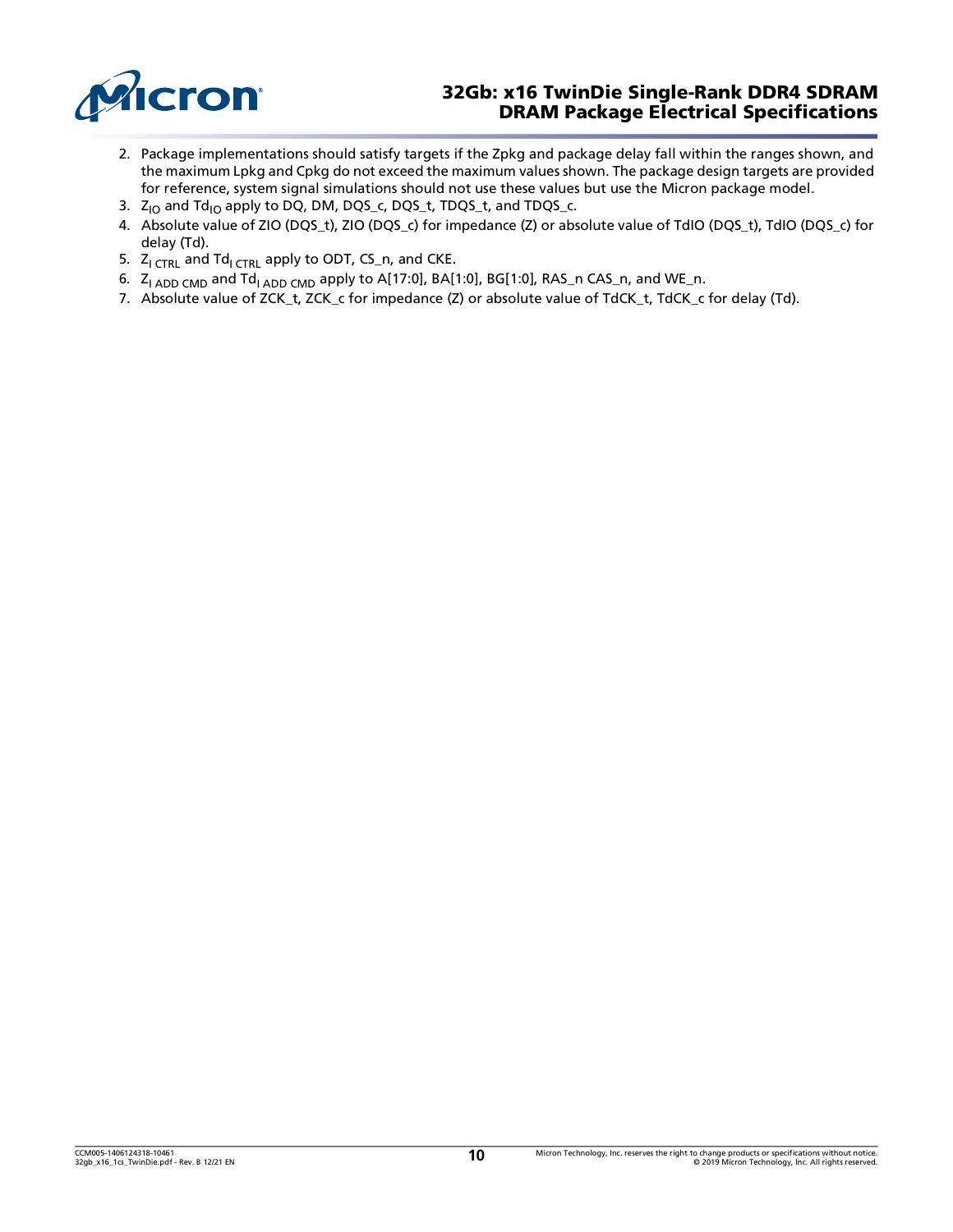

## Current Specifications – Limits

#### Table 7: DDR4 x16 TwinDie  $I_{CDD}$  and  $I_{CPP}$  Specifications and Conditions – Rev. B (0<sup>°</sup>  $\leq$  T<sub>C</sub>  $\leq$  85<sup>°</sup>C)

Notes 1 and 2 apply to the entire table

| <b>Combined</b><br><b>Symbol</b>       | <b>Individual</b><br><b>Die Status</b>   | <b>DDR4-2133</b> | <b>DDR4-2400</b> | <b>DDR4-2666</b> | <b>DDR4-2933</b> | <b>DDR4-3200</b> | <b>Units</b> |
|----------------------------------------|------------------------------------------|------------------|------------------|------------------|------------------|------------------|--------------|
| <b>ICDD0</b>                           | $I_{CDD0} = I_{DD0} * 2$                 | 118              | 120              | 122              | 124              | 126              | mA           |
| $I_{CPPO}$                             | $I_{CPPO} = I_{PPO} * 2$                 | 8                | 8                | 8                | 8                | 8                | mA           |
| I <sub>CDD1</sub>                      | $I_{CDD1} = I_{DD1} * 2$                 | 140              | 142              | 144              | 146              | 148              | mA           |
| CDD <sub>2N</sub>                      | $I_{CDD2N} = I_{DD2N} * 2$               | 96               | 98               | 100              | 102              | 104              | mA           |
| CDD <sub>2NT</sub>                     | $I_{CDD2NT} = I_{DD2NT} * 2$             | 104              | 106              | 108              | 110              | 112              | mA           |
| CDD <sub>2P</sub>                      | $I_{CDD2P} = I_{DD2P} * 2$               | 86               | 86               | 86               | 86               | 86               | mA           |
| ICDD <sub>2Q</sub>                     | $I_{CDD2Q} = I_{DD2Q}$ * 2               | 94               | 94               | 94               | 94               | 94               | mA           |
| <sup>I</sup> CDD3N                     | $ICDD3N = IDD3N * 2$                     | 152              | 154              | 156              | 158              | 160              | mA           |
| <sup>I</sup> CPP <sub>3N</sub>         | $I_{CPP3N} = I_{PP3N} * 2$               | $6\phantom{1}$   | 6                | 6                | 6                | $6\phantom{a}$   | mA           |
| ICDD3P                                 | $I_{CDD3P} = I_{DD3P} * 2$               | 132              | 134              | 136              | 138              | 138              | mA           |
| CDD <sub>4R</sub>                      | $I_{CDD4R} = I_{DD4R}$ * 2               | 324              | 344              | 364              | 384              | 404              | mA           |
| CDD4W                                  | $I_{CDD4W} = I_{DD4W}$ * 2               | 300              | 316              | 332              | 350              | 366              | mA           |
| <b>ICDD5R</b>                          | $ICDDSR = IDDSR * 2$                     | 162              | 162              | 162              | 162              | 162              | mA           |
| <sup>I</sup> CPP5R                     | $I_{CPPSR}$ = $I_{PPSR}$ * 2             | 10               | 10               | 10               | 10               | 10 <sup>°</sup>  | mA           |
| <b>ICDD6N</b>                          | $I_{CDD6N} = I_{DD6N}$ * 2               | 148              | 148              | 148              | 148              | 148              | mA           |
| $I_{\text{CDD6E}}^3$                   | $I_{\text{CDD6E}} = I_{\text{DD6E}} * 2$ | 258              | 258              | 258              | 258              | 258              | mA           |
| $I_{\text{CDD6R}}$ <sup>3</sup>        | $I_{CDD6R} = I_{DD6R}$ * 2               | 52               | 52               | 52               | 52               | 52               | mA           |
| $I_{\text{CDD6A}}$ (25°C) <sup>3</sup> | $I_{CDD6A} = I_{DD6A} * 2$               | 30               | 30               | 30               | 30               | 30               | mA           |
| $I_{\text{CDD6A}}$ (45°C) <sup>3</sup> | $I_{CDD6A} = I_{DD6A}$ * 2               | 52               | 52               | 52               | 52               | 52               | mA           |
| $I_{\text{CDD6A}}$ (75°C) <sup>3</sup> | $I_{CDD6A} = I_{DD6A} * 2$               | 146              | 146              | 146              | 146              | 146              | mA           |
| $I_{\text{CDD6A}}$ (95°C) <sup>3</sup> | $I_{CDD6A} = I_{DD6A}$ * 2               | 258              | 258              | 258              | 258              | 258              | mA           |
| $I_{CPP6x}$ <sup>3</sup>               | $I_{CPP6x} = I_{CPP6x}$ * 2              | 18               | 18               | 18               | 18               | 18               | mA           |
| I <sub>CDD7</sub>                      | $I_{CDD7} = I_{DD7} * 2$                 | 366              | 370              | 380              | 386              | 392              | mA           |
| $I_{CPP7}$                             | $I_{CPP7} = I_{PP7} * 2$                 | 20               | 20               | 20               | 20               | 20               | mA           |
| I <sub>CDD8</sub>                      | $ICDD8 = IDD8 * 2$                       | 80               | 80               | 80               | 80               | 80               | mA           |

Notes: 1. I<sub>CDD</sub> values reflect the combined current of both individual die. I<sub>DDx</sub> represents individual die values.

2. I<sub>CDD</sub> values must be derated (increased) when operated outside of the range 0°C ≤ T<sub>C</sub> ≤ 85°C. They must also be derated when using features such as CAL, CA parity, read/write DBI, AL, gear-down, write CRC, 2X/4X REF, and DLL disabled. Refer to the 16Gb monolithic data sheet for all derating values. Derating values apply to each individual  $I_{DDx}$  that make up the combined  $I_{CDD}$ .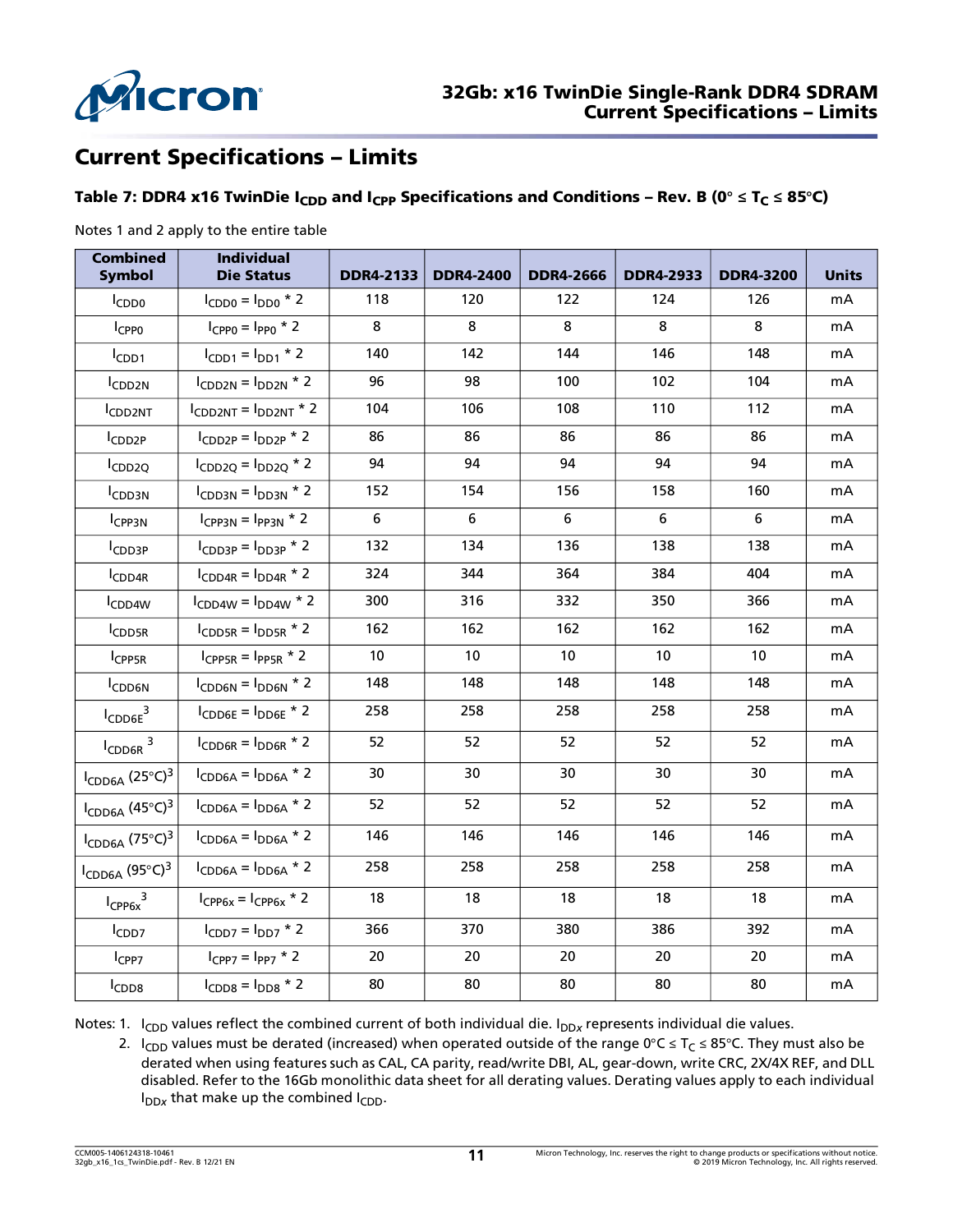

3. I<sub>CDD6R</sub>, I<sub>CDD6A</sub>, and I<sub>CDD6E</sub> values are verified by design and characterization, and may not be subject to production test.

#### Table 8: DDR4 x16 TwinDie  $I_{CDD}$  and  $I_{CPP}$  Specifications and Conditions – Rev. F (0<sup>°</sup>  $\leq$  T<sub>C</sub>  $\leq$  85<sup>°</sup>C)

Notes 1 and 2 apply to the entire table

| <b>Combined</b><br><b>Symbol</b>       | <b>Individual</b><br><b>Die Status</b>   | <b>DDR4-2133</b> | <b>DDR4-2400</b> | <b>DDR4-2666</b> | <b>DDR4-2933</b> | <b>DDR4-3200</b> | <b>Units</b> |
|----------------------------------------|------------------------------------------|------------------|------------------|------------------|------------------|------------------|--------------|
| $I_{CDD0}$                             | $I_{CDD0} = I_{DD0} * 2$                 | 132              | 134              | 136              | 138              | 140              | mA           |
| $I_{CPPO}$                             | $I_{CPP0} = I_{PP0} * 2$                 | 8                | 8                | 8                | 8                | 8                | mA           |
| $I_{CDD1}$                             | $I_{CDD1} = I_{DD1} * 2$                 | 160              | 162              | 164              | 166              | 168              | mA           |
| ICDD <sub>2N</sub>                     | $ICDD2N = IDD2N * 2$                     | 82               | 84               | 86               | 88               | 90               | mA           |
| CDD <sub>2NT</sub>                     | $I_{CDD2NT} = I_{DD2NT} * 2$             | 108              | 110              | 112              | 114              | 116              | mA           |
| CDD <sub>2P</sub>                      | $I_{CDD2P} = I_{DD2P} * 2$               | 76               | 76               | 76               | 76               | 76               | mA           |
| ICDD <sub>2Q</sub>                     | $I_{CDD2Q} = I_{DD2Q}$ * 2               | 84               | 84               | 84               | 84               | 84               | mA           |
| I <sub>CDD3N</sub>                     | $ICDD3N = IDD3N * 2$                     | 116              | 118              | 120              | 122              | 124              | mA           |
| <sup>I</sup> CPP <sub>3N</sub>         | $I_{CPP3N} = I_{PP3N} * 2$               | 4                | 4                | 4                | 4                | 4                | mA           |
| ICDD3P                                 | $I_{CDD3P} = I_{DD3P} * 2$               | 94               | 96               | 98               | 100              | 102              | mA           |
| I <sub>CDD4R</sub>                     | $I_{CDD4R} = I_{DD4R}$ * 2               | 282              | 308              | 334              | 360              | 386              | mA           |
| I <sub>CDD4W</sub>                     | $I_{CDD4W} = I_{DD4W}$ * 2               | 202              | 222              | 242              | 262              | 282              | mA           |
| ICDD5R                                 | $ICDDSR = IDDSR * 2$                     | 136              | 136              | 136              | 136              | 136              | mA           |
| I <sub>CPP5R</sub>                     | $I_{CPPSR}$ = $I_{PPSR}$ * 2             | 8                | 8                | 8                | 8                | 8                | mA           |
| <b>ICDD6N</b>                          | $I_{CDD6N} = I_{DD6N} * 2$               | 106              | 106              | 106              | 106              | 106              | mA           |
| $I_{\text{CDD6E}}^3$                   | $I_{\text{CDD6E}} = I_{\text{DD6E}} * 2$ | 180              | 180              | 180              | 180              | 180              | mA           |
| $I_{\text{CDD6R}}$ <sup>3</sup>        | $ICDD6R = IDD6R * 2$                     | 40               | 40               | 40               | 40               | 40               | mA           |
| $I_{\text{CDD6A}}$ (25°C) <sup>3</sup> | $I_{CDD6A} = I_{DD6A} * 2$               | 22               | 22               | 22               | 22               | 22               | mA           |
| $I_{\text{CDD6A}}$ (45°C) <sup>3</sup> | $I_{CDD6A} = I_{DD6A} * 2$               | 40               | 40               | 40               | 40               | 40               | mA           |
| $I_{CDD6A}$ (75°C) <sup>3</sup>        | $I_{CDD6A} = I_{DD6A} * 2$               | 102              | 102              | 102              | 102              | 102              | mA           |
| $I_{\text{CDD6A}}$ (95°C) <sup>3</sup> | $I_{CDD6A} = I_{DD6A}$ * 2               | 180              | 180              | 180              | 180              | 180              | mA           |
| $I_{CPP6x}$ <sup>3</sup>               | $I_{CPP6x} = I_{CPP6x}$ * 2              | 12 <sup>2</sup>  | 12               | 12               | 12               | 12               | mA           |
| I <sub>CDD7</sub>                      | $I_{CDD7} = I_{DD7} * 2$                 | 400              | 400              | 400              | 400              | 400              | mA           |
| $I_{CPP7}$                             | $I_{CPP7} = I_{PP7} * 2$                 | 26               | 26               | 26               | 26               | 26               | mA           |
| I <sub>CDD8</sub>                      | $ICDD8 = IDD8 * 2$                       | 72               | 72               | 72               | 72               | 72               | mA           |

Notes: 1. I<sub>CDD</sub> values reflect the combined current of both individual die. I<sub>DDx</sub> represents individual die values.

2. I<sub>CDD</sub> values must be derated (increased) when operated outside of the range 0°C ≤ T<sub>C</sub> ≤ 85°C. They must also be derated when using features such as CAL, CA parity, read/write DBI, AL, gear-down, write CRC, 2X/4X REF, and DLL disabled. Refer to the 16Gb monolithic data sheet for all derating values. Derating values apply to each individual  $I_{DDx}$  that make up the combined  $I_{CDD}$ .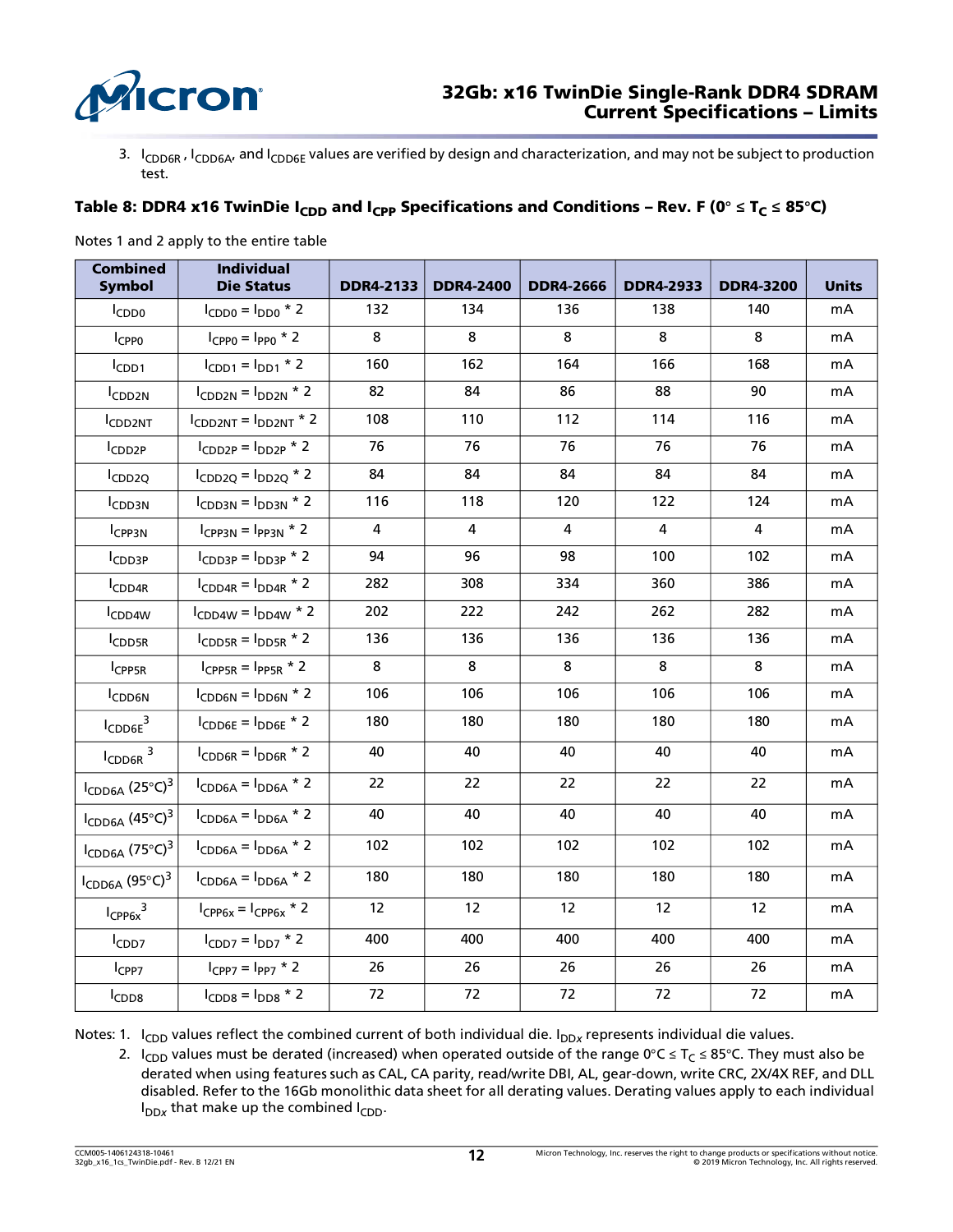

### 32Gb: x16 TwinDie Single-Rank DDR4 SDRAM Current Specifications – Limits

3. I<sub>CDD6R</sub>, I<sub>CDD6A</sub>, and I<sub>CDD6E</sub> values are verified by design and characterization, and may not be subject to production test.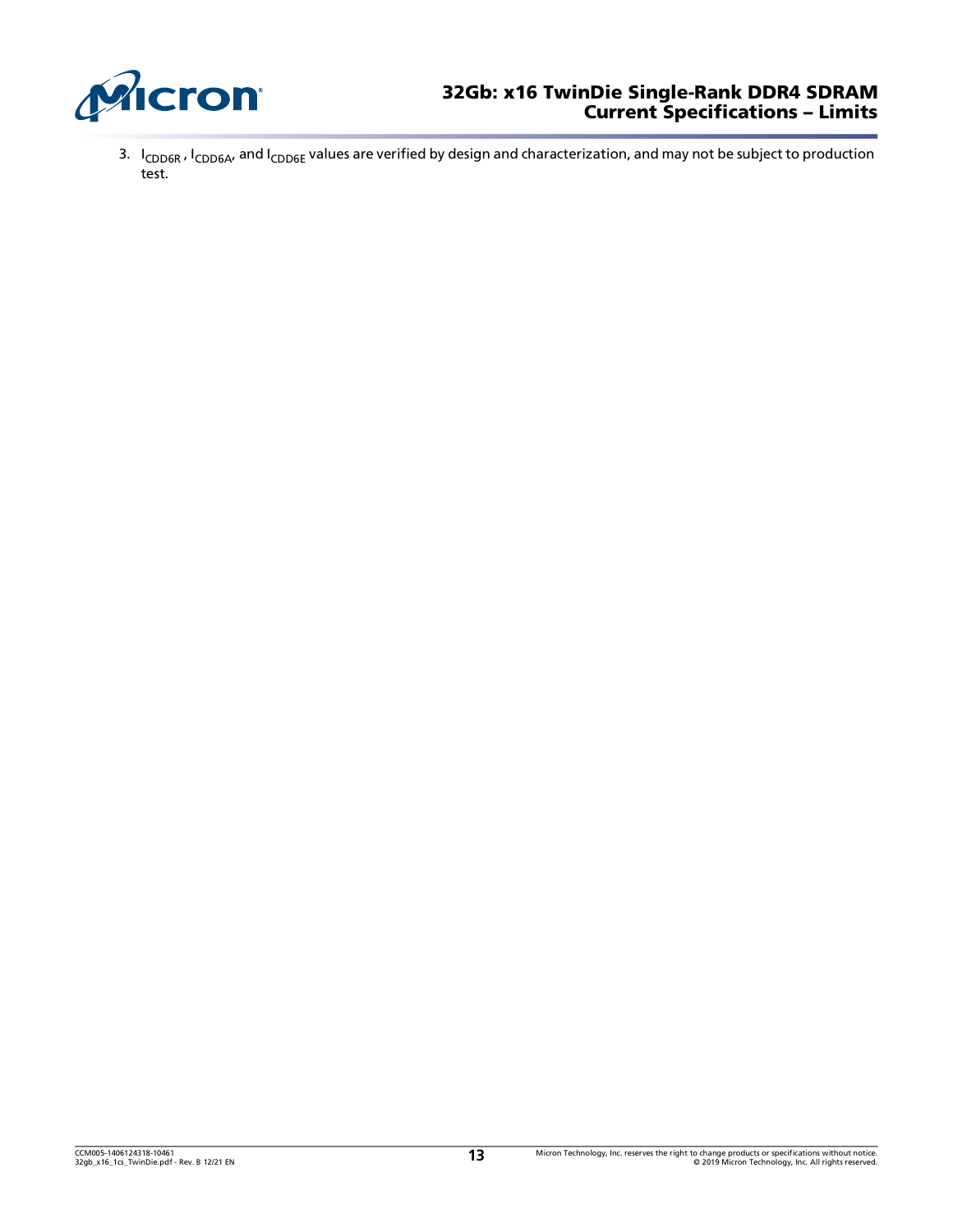

## Package Dimensions

#### Figure 5: 96-Ball FBGA Die Rev. B (Package Code SKL)



Notes: 1. All dimensions are in millimeters.

2. Solder ball material: SAC302 (96.8% Sn, 3% Ag, 0.2% Cu).